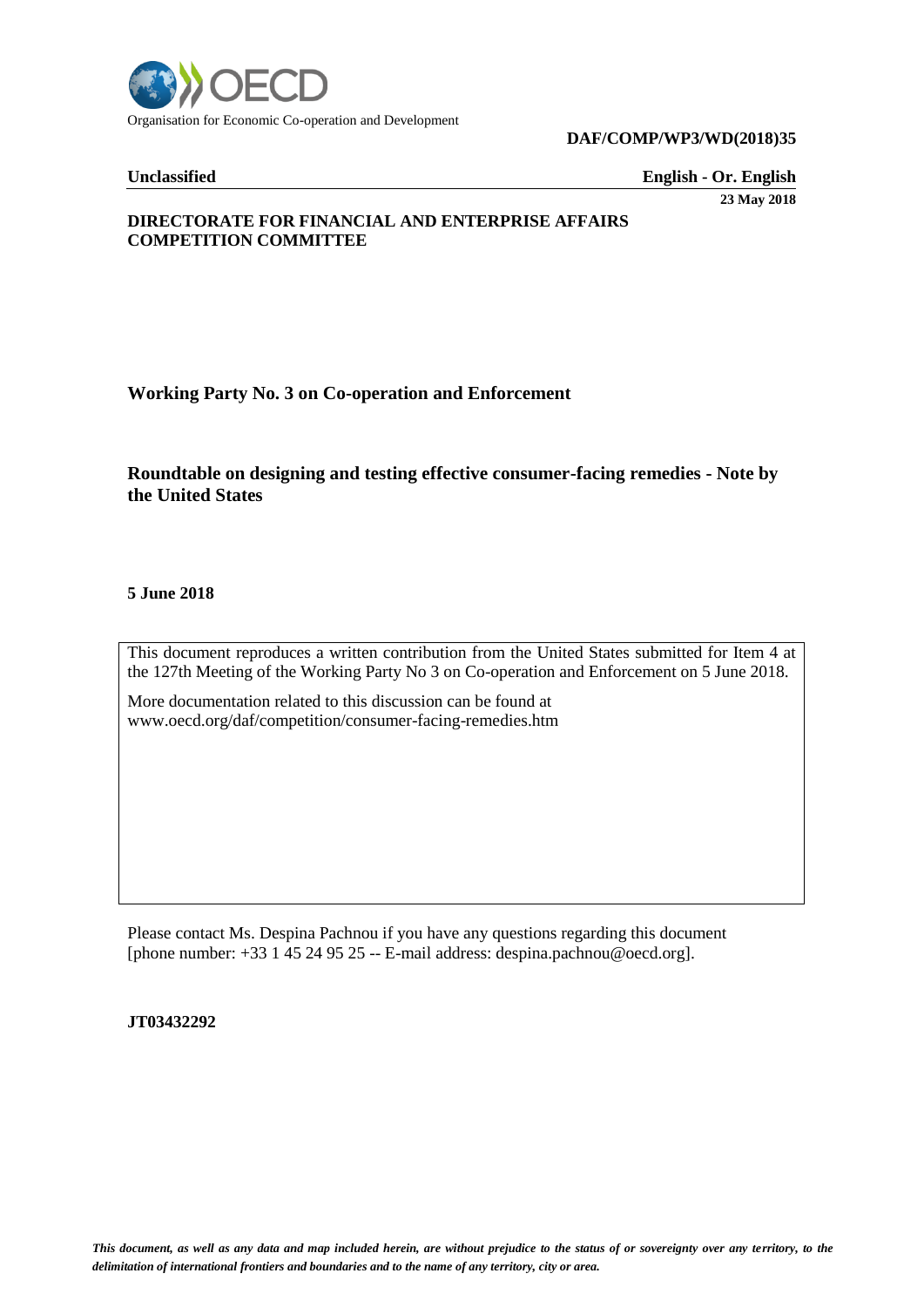# *United States*

# **1. Introduction**

1. Competition law enforcement benefits consumer welfare by preventing mergers or anticompetitive conduct that deny consumers or customers the benefits of competition. The Federal Trade Commission and Department of Justice ("the Agencies") are the federal agencies in the United States responsible for enforcing the federal antitrust laws. If the Agencies conclude that a merger is likely to lessen competition, the agencies may enter into a binding settlement<sup>1</sup> with the merging parties, designed to remedy or mitigate any anticompetitive effects of a proposed merger. Similarly, if the Agencies conclude that certain conduct violates the antitrust laws, they may enter into a settlement with the violators prohibiting them from continuing the conduct.

2. Certain features of competition remedies address demand-side dynamics to ensure the remedy effectively maintains competition in the market going forward. The remedy may address consumer-facing market practices, $2$  such as long-term contracts or reputational barriers that affect competition. In addition, the remedy may include provisions that maintain customer relationships, or conversely, facilitate or encourage customer switching.

3. The goal of a merger remedy is to restore or maintain competition lost as a result of the merger. The Agencies prefer structural remedies, which often include divestitures of tangible and intangible assets. The remedy may, for example, include provisions that facilitate the transfer of knowledgeable employees of the divested business to the buyer, or provisions that mandate the transfer of customers or customer contracts from the merging parties to the buyer. In some cases, remedies will also include behavioural relief to support the effectiveness of the structural relief, but the Agencies very rarely will approve behavioural remedies, standing alone, to resolve a merger. Thus, a remedy may include requirements that the merging parties supply finished product or technical assistance to the buyer of the divested assets, or facilitate customers' ability to switch from the merging parties to another supplier, or address the harm to customers or competition from the merging parties' contract terms and their enforcement.

4. The goal of non-merger remedies is to stop or prevent behaviour that lessens or restricts competition, primarily by means of "cease and desist" or injunctive requirements. The Agencies also seek to remedy harm from anticompetitive conduct, and prevent recurrence of behaviour that reduces consumer choices, increases prices, or slows innovation.

<sup>&</sup>lt;sup>1</sup> Alternatively, the Agencies may seek an injunction order from a court to stop the merger or the behaviour. These contested cases may later result in a negotiated settlement, which would reflect the same principles discussed here, or the court may impose an order consistent with legal precedent.

<sup>2</sup> Where the goods or services in a relevant market are sold by the merging parties to other businesses, rather than directly to end-use consumers, consumer-facing may mean a business that provides an input to a good that is ultimately purchased by an end-user.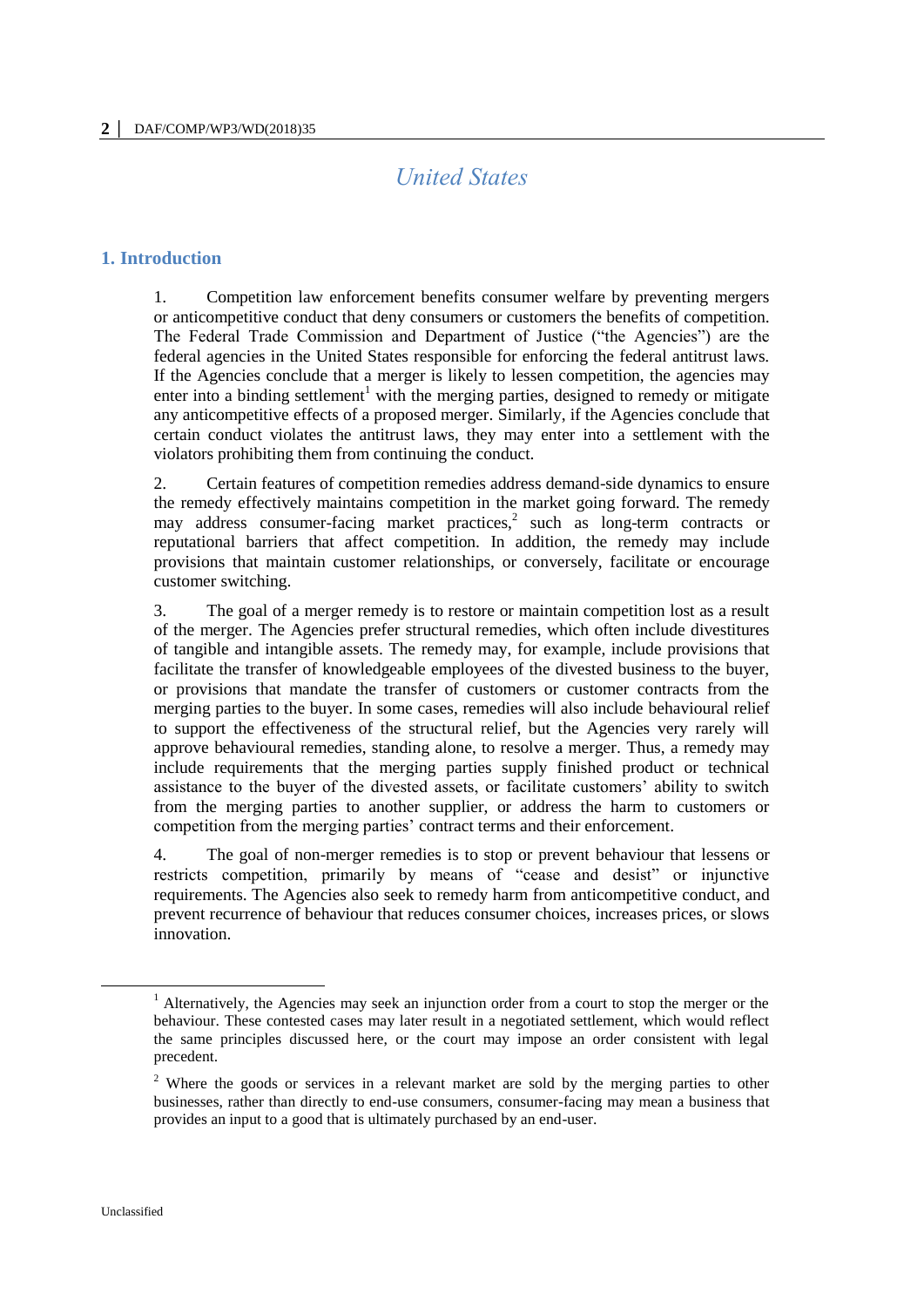# **2. Merger Remedies Seek to Maintain the Level of Competition for Consumers**

5. Understanding market dynamics is important to designing effective remedies that prevent harm from anticompetitive mergers or conduct. In merger cases, the investigation may show that the parties' proposed package of divested assets would likely not permit a buyer to replace the competitive effectiveness of the acquired firm. Discussions with affected customers help the Agency assess the assets that are necessary for a buyer<sup>3</sup> to maintain or restore competition at pre-merger levels. Staff routinely interview prospective customers of the buyer to determine whether the buyer will have customers and long-term profitability, and thus, replace the acquired company as a viable competitor in the relevant product market. In addition, staff will speak with, and request information from, the proposed buyer to determine whether the buyer is viable and has the resources and assets necessary to replace the acquired company.

6. Customer input helps inform the Agencies' evaluation of a proposed remedy in two important ways. First, customers may point to deficiencies in the proposed asset package that may prevent the buyer from replacing the competitive effectiveness of the acquired firm. Second, customers may be sceptical of the proposed buyer, which puts the remedy at risk of failing.<sup>4</sup>

7. The Agencies routinely market test the asset package to determine whether the assets being transferred to the proposed buyer will allow the buyer to effectively compete in the relevant product and geographic markets. This is an informal process that includes internal Agency evaluation of materials received from the buyer, including financial documents and business plans, as well as discussions with customers and other market participants.

8. In some situations, the proposed asset package is insufficient to allow the buyer to replace the competitive effectiveness of the acquired firm. Typically, this situation arises when parties propose divesting only selected assets, not an entire, ongoing business or business unit, to resolve the competitive problem. Such instances might include a merger for which the affected relevant geographic market is the United States, but the proposed asset package includes only selected parts of a business that do not give the buyer sufficient coverage across the entire United States.<sup>5</sup>

9. For example, in *FTC v. Sysco Corporation*, the merging parties offered to divest 11 strategically located distribution centres of the acquired firm, US Foods, to PFG, the proposed buyer, arguing that such divestiture would replace the competition lost as a result of the merger.<sup>6</sup> The proposed divestiture of 11 distribution centres did not include US Foods' entire US broadline foodservice distribution business. During the investigation

 $3$  An upfront buyer is selected and approved prior to finalizing the settlement; a post-order buyer is selected and approved after the settlement is finalized as a consent order or decree.

<sup>4</sup> The Agencies may find a buyer unacceptable on other grounds. *See* STATEMENT OF THE FEDERAL TRADE COMMISSION'S BUREAU OF COMPETITION ON NEGOTIATING MERGER REMEDIES (2012) at 10-12. [https://www.ftc.gov/system/files/attachments/negotiating-merger-remedies/merger-remedi](https://www.ftc.gov/system/files/attachments/negotiating-merger-remedies/merger-remedi%20esstmt.pdf)  [esstmt.pdf;](https://www.ftc.gov/system/files/attachments/negotiating-merger-remedies/merger-remedi%20esstmt.pdf) ANTITRUST DIVISION POLICY GUIDE TO MERGER REMEDIES, U.S. DEPARTMENT OF JUSTICE (2004) at 30-33.

<sup>&</sup>lt;sup>5</sup> FTC v. Sysco Corporation, 83 F.Supp.3d 1 (2015).

<sup>6</sup> *Id.* at 74.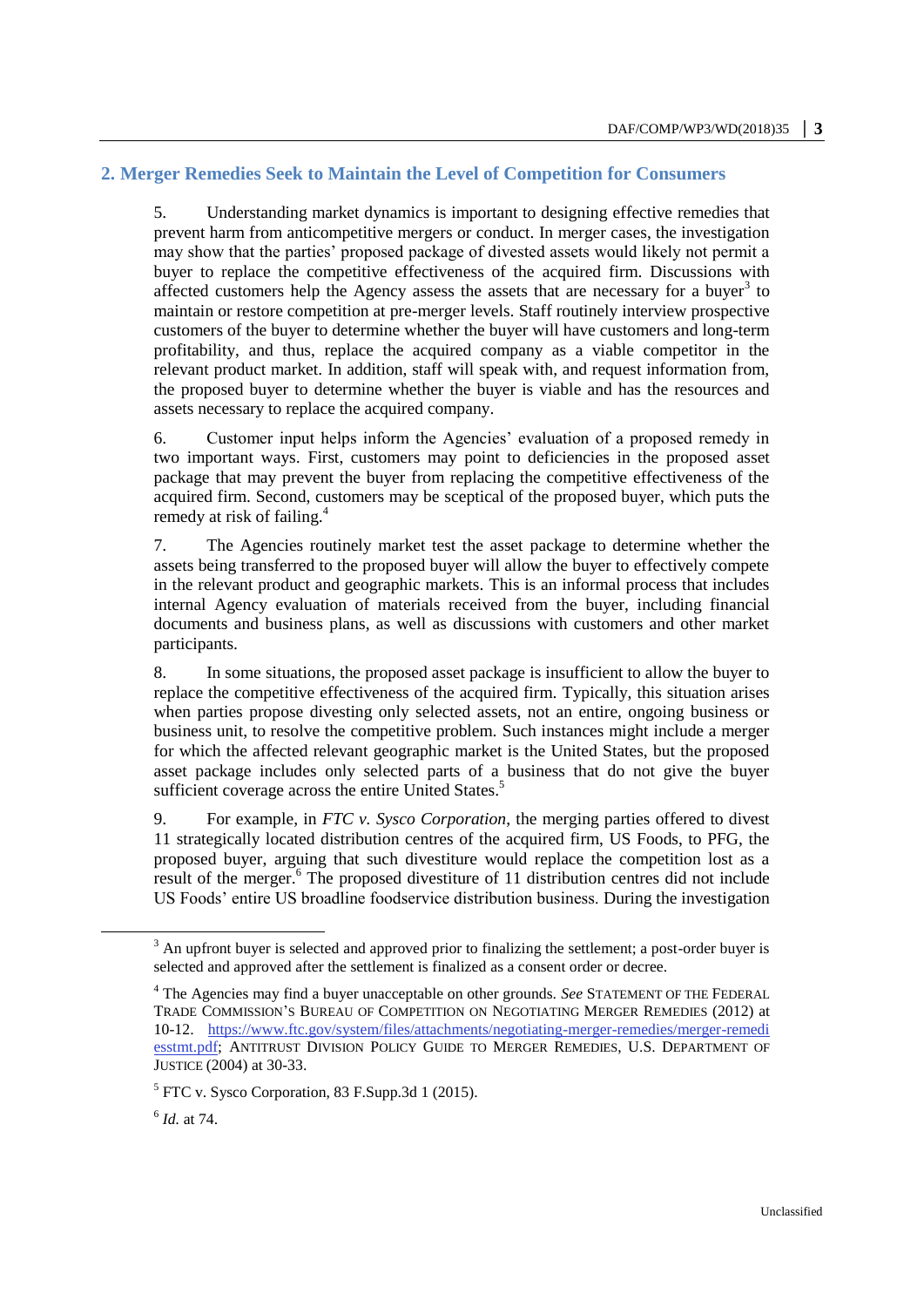#### **4 │** DAF/COMP/WP3/WD(2018)35

phase of the case, Commission staff learned that the proposed assets to be divested would not be adequate for PFG to compete across the entire United States. The Commission's market test revealed that there would be geographic areas where PFG would not be able to compete with the merged firm, and therefore, that the 11 distribution centres would not be enough for PFG to replace the competitive impact of US Foods. In February 2015, the Commission rejected the proposed divestiture and sought to block the merger in federal court.

10. After a trial on the Commission's preliminary injunction motion, the district court agreed that the proposed divestiture would not allow PFG to meet the demands of national customers on the same premerger scale as US Foods. "Having only one-third of the merged company's distribution centres will put PFG at a significant disadvantage in competing for national customers…. The court is not convinced that these large national customers will consider a post-merger PFG to be as capable of meeting their needs as USF is today."<sup>7</sup> Both the Commission and district court partly relied on customer testimony to reject the remedy as adequate to restore competition.

11. The viability of the buyer is also key to a successful remedy. In *FTC v. Sysco Corporation*, the court found that the business plans and financial documents of the buyer, along with other evidence, did not support the parties' claim that PFG would replace US Foods for national foodservice customers. The district court found that "PFG's five-year business plan shows that post-merger PFG will not be nearly as competitive as USF is today."<sup>8</sup> PFG's internal business plan projected that it would grow to 20 percent of the national broadline market over the course of five years.<sup>9</sup> The Court stated, "the fact that PFG only expects to achieve less than *half* of USF's current national customer sales in five years — assuming that its planned expansion efforts are successful — does not demonstrate that PFG will be sufficiently able to "discipline a merger-generated increase in market power."<sup>10</sup>

12. Another recent case in which a judge rejected the remedial divestiture offered by the merging parties was the proposed merger of health insurers Aetna Inc. and Humana Inc.<sup>11</sup> Aetna and Humana are two of the largest providers of individual Medicare Advantage plans, and the combination was presumptively anticompetitive under the Horizontal Merger Guidelines<sup>12</sup> in 364 counties across 21 states. The parties proposed to divest 290,000 members, with at least some of these members coming from all 364 of the complaint counties, to Molina Healthcare, another insurer.

13. As in *Sysco*, the court had significant concerns regarding Molina's ability to replace the competition lost as a result of the proposed merger. Molina's business focused on Medicaid plans, and Molina had no Medicare Advantage business at the time of the proposed divestiture. Molina was also less of a national player than either Aetna or

7 *Id.*

8 *Id.* at 73.

9 *Id.*

<sup>10</sup> *Id.*

 $11$  U.S. v. Aetna Inc., 240 F.Supp.3d 1 (D.D.C. 2017).

<sup>12</sup> *See* Fed. Trade Comm'n & U.S. Dep't of Justice, Horizontal Merger Guidelines (2010), [https://www.ftc.gov/sites/default/files/attachments/merger-review/100819hmg.pdf.](https://www.ftc.gov/sites/default/files/attachments/merger-review/100819hmg.pdf)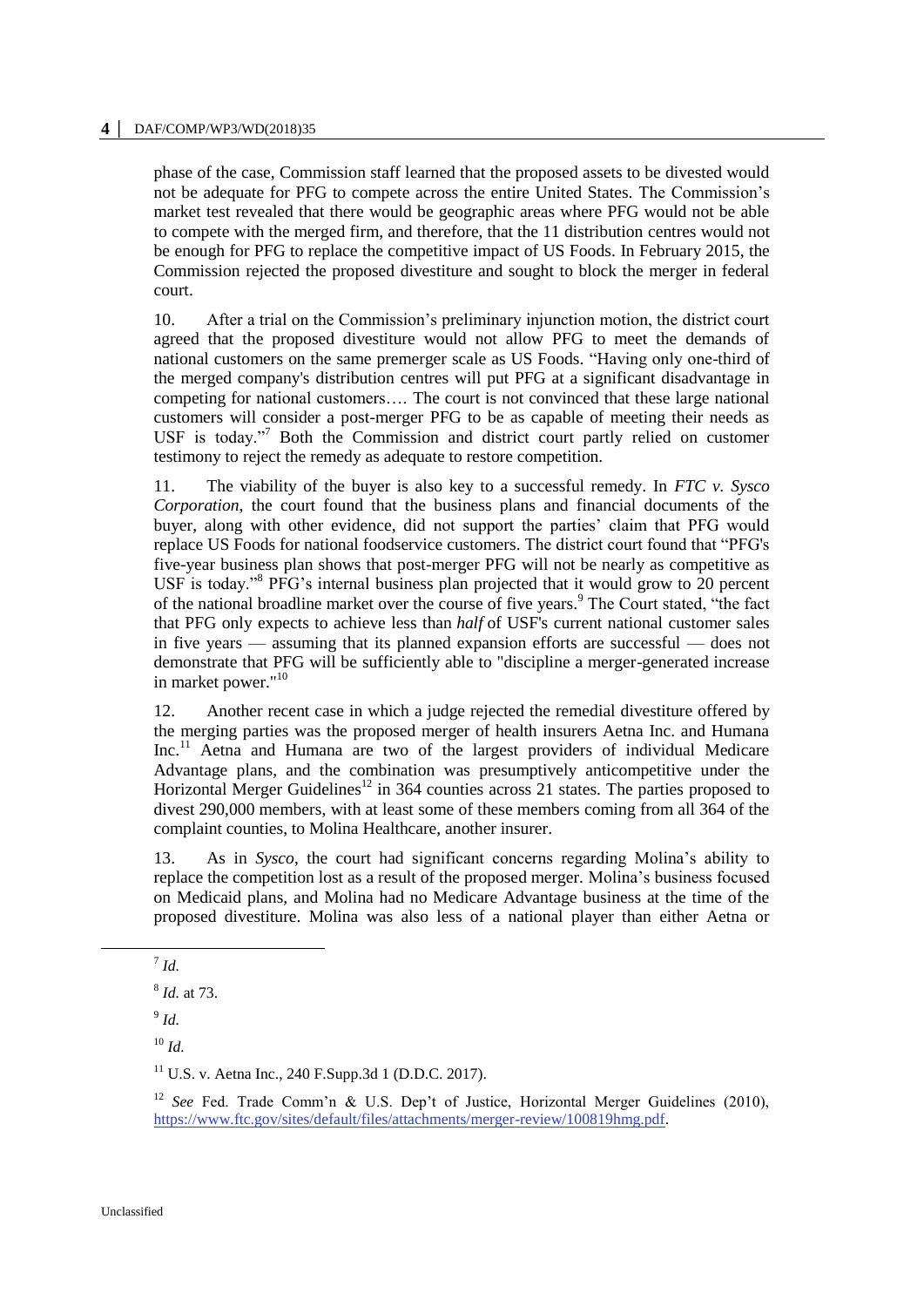Humana, offering its Medicaid plans in only 12 states and Puerto Rico. In order to continue to operate the divested Medicare Advantage plans, Molina would need to develop provider networks and contracts—assets that were not included in the divestiture—for a product in which it lacked experience and across a broader geographic range than Molina had ever attempted. To make matters worse, the "'fire sale' price" at which Molina purchased the assets meant that Molina could make a "low risk" investment even if it had "serious doubts about its own ability to manage all the divestiture plans."<sup>13</sup>

14. The court rejected this proposed remedy, noting that there was no divestiture of an existing business entity, including no divestiture of personnel, information systems, or management infrastructure. The drawbacks of such a limited divestiture were illustrated by an exchange between a Molina board member and Molina's CEO. As the board member noted, "[Medicare Advantage] is a very different business from what we do . . . . Unless we can acquire some talent as part of the deal, I think we are woefully underresourced to be able to take this on." The CEO responded "Agree wholeheartedly."<sup>14</sup> Rather than divest a complete business unit, the parties proposed to provide administrative services for a period of six to eighteen months as Molina developed its internal capabilities. But a continuing relationship with Aetna and Humana, which planned to continue competing for individual Medicare Advantage business, would have left Molina susceptible to an uncooperative vendor; as the judge stated, "Aetna and Humana have no incentive to provide any assistance beyond the bare minimum during this period, lest they create too powerful a competitor."<sup>15</sup> In summary, the court concluded that the divestiture would be an inadequate remedy because the purchaser would not be a viable competitor and would not restore the competition lost by the proposed merger.

#### **3. The 2017 FTC Merger Remedies Study**

15. FTC staff recently conducted a retrospective study to evaluate the success of each remedy the Commission obtained from  $2006$  to  $2012$ ,<sup>16</sup> and examined the remedy process more generally. The staff used three methods to conduct the study. For the majority of the orders, staff used the case study method.<sup>17</sup> For 15 orders affecting supermarkets, drug stores, funeral homes, dialysis clinics, and other health care facilities, staff examined

<sup>13</sup> *Id.* at 72.

<sup>14</sup> *Id.* at 69.

<sup>15</sup> *Id.* at 71.

<sup>&</sup>lt;sup>16</sup> THE FTC's MERGER REMEDIES 2006-2012, A REPORT OF THE BUREAUS OF COMPETITION AND ECONOMICS (2017) (FTC staff report), [https://www.ftc.gov/system/files/documents/reports/ftcs](https://www.ftc.gov/system/files/documents/reports/ftcs-merger-remedies-2006-2012-report-bureaus-competition-economics/p143100_ftc_merger_reme%20dies_2006-2012.pdf)[merger-remedies-2006-2012-report-bureaus-competition-economics/p143100\\_ftc\\_merger\\_reme](https://www.ftc.gov/system/files/documents/reports/ftcs-merger-remedies-2006-2012-report-bureaus-competition-economics/p143100_ftc_merger_reme%20dies_2006-2012.pdf)  [dies\\_2006-2012.pdf.](https://www.ftc.gov/system/files/documents/reports/ftcs-merger-remedies-2006-2012-report-bureaus-competition-economics/p143100_ftc_merger_reme%20dies_2006-2012.pdf)

<sup>&</sup>lt;sup>17</sup> Commission staff interviewed the buyers of the divestiture assets, respondents, competitors and customers, and also analysed sales data.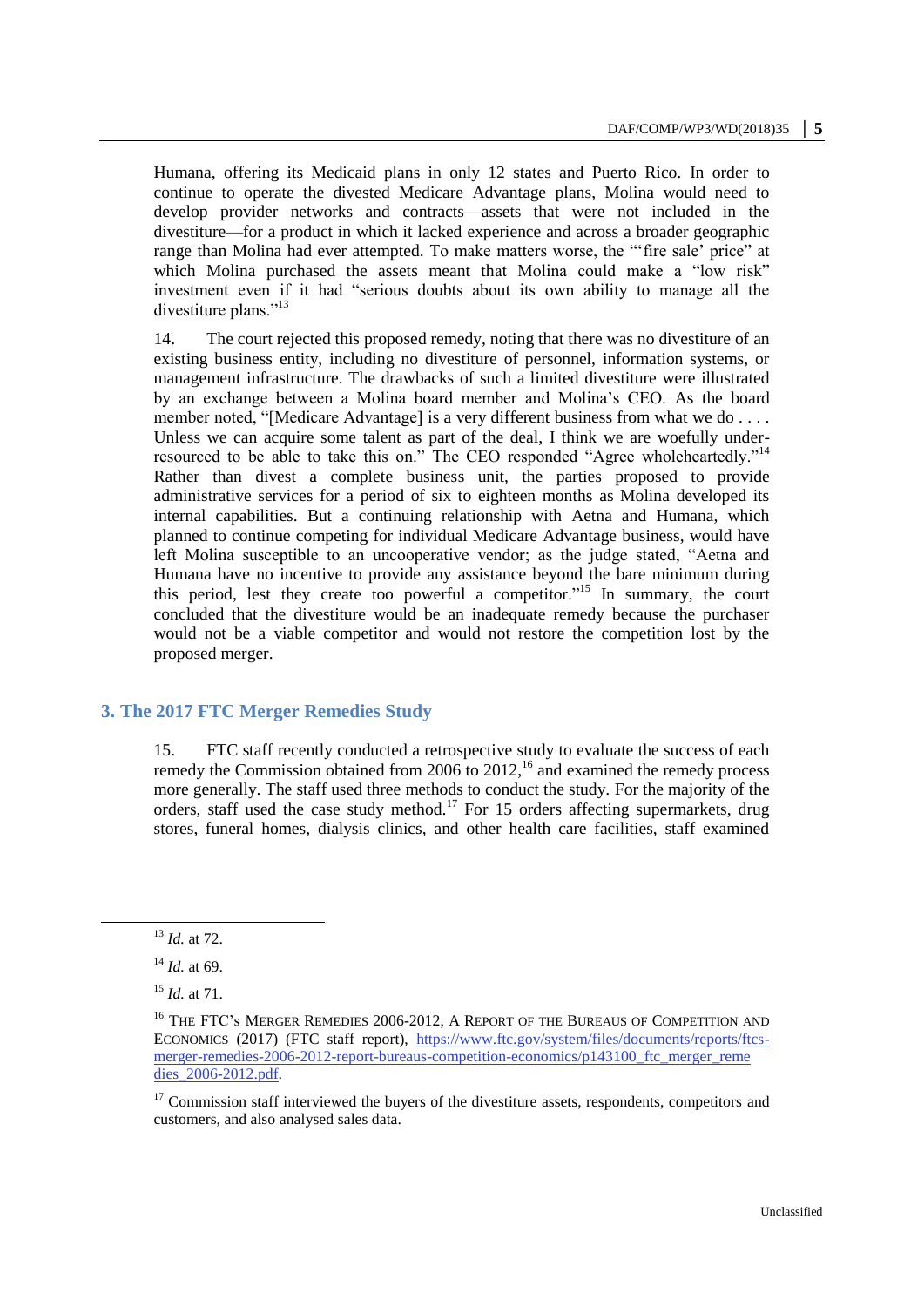buyer responses to a questionnaire.<sup>18</sup> For 24 pharmaceutical orders, staff evaluated internal and publicly available information.<sup>19</sup>

16. For the 50 orders examined as case studies, staff's interviews with market participants suggested that attracting and retaining customers could be difficult.<sup>20</sup> The study pointed to a misunderstanding of customer buying behaviour as the underlying problem. The misunderstanding could relate to the customers' buying cycle, underestimating customer loyalty to a brand, or underestimating the difficulties of switching suppliers.

17. In one case, the customers evaluated suppliers every few years, leaving the buyer of the divestiture assets little opportunity to meet with customers.<sup>21</sup> Meanwhile, the respondent, with a broader portfolio of products to market to customers, had an opportunity to meet with customers more frequently. Another buyer attributed its slow growth to the customer buying cycle that opened only every few years. In another divestiture, the buyer missed the seasonal buying cycle and had difficulty achieving sales for almost a year. $^{22}$ 

18. The remedy study confirmed that customer qualification requirements may delay a divestiture buyer's efforts to win customers.<sup>23</sup> When staff has determined that customer qualification can impact a supplier's success in the market, order provisions are often included to make the customer transition to the divestiture buyer easier.

19. The remedies study includes recommended best practices that describe what respondent and proposed buyers can expect during the remedy process to facilitate buyers' ability to win customers.<sup>24</sup> Specifically, the buyer should review and understand customer relationships, including customers' buying patterns, customer brand and product loyalty, and customer switching costs. The buyer should also take advantage of its access to customers. If the order enables customers to terminate their contracts with the respondent early, then the buyer should provide input into any communication the respondent is obligated to provide customers about their ability to terminate their contracts.

20. The remedies study's recommended best practices describe the various ways respondents should be prepared to facilitate a buyer's ability to win customers.<sup>25</sup> Specifically, respondents should be prepared to provide buyers access to customers early in the process. When contracts are assignable, respondents should be prepared to assign

<sup>22</sup> *Id.*

<sup>23</sup> *Id.*

 $18$  The questionnaire asked about the due diligence process, the scope of the asset package, transition services, and post-divestiture operations. It also asked for suggestions for improving the process. Remedies Study at 29.

<sup>&</sup>lt;sup>19</sup> These orders remedied mergers of generic drug competitors. Staff considered whether the technology transferred, and whether the buyer sold the product on the market post-divestiture.

<sup>20</sup> Remedies Study at 25-26.

<sup>21</sup> *Id.* at 25.

<sup>24</sup> *Id.* at 35.

 $25$  Remedies Study at 35.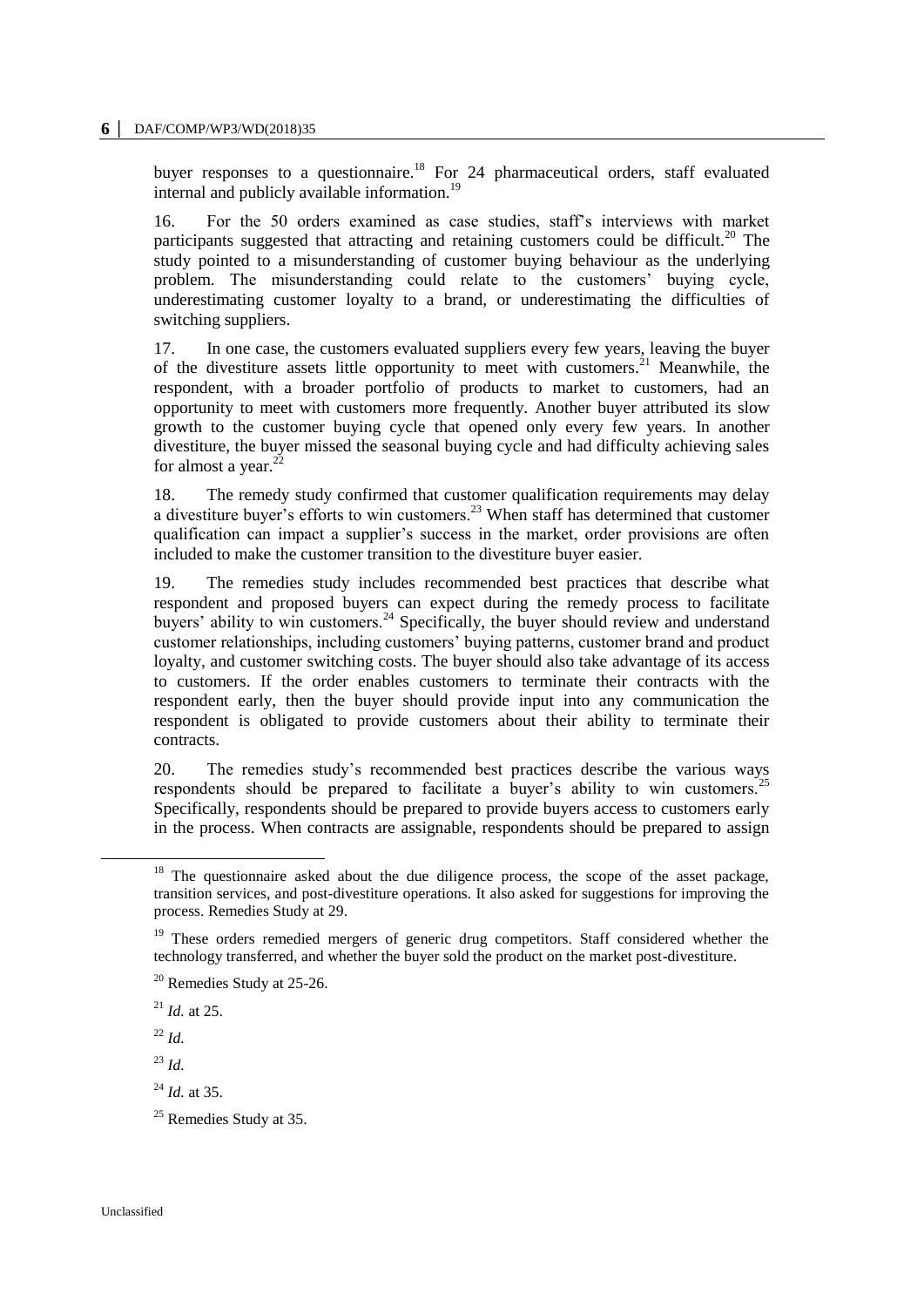contracts to the buyers. When customer consent is required to assign a contract, respondents should assist the buyers in obtaining the consents. Respondents should be prepared to waive contractual restrictions that prohibit the customers from switching to the divestiture buyer and should allow customers to terminate their contracts early and without penalty. Respondents should be prepared to inform customers of the divestiture and, if applicable, of their rights to terminate their contract with respondents. Buyers should have the ability to provide input into any such communication.

# **4. Provisions in Merger Remedies May Address Customer Relationships Associated with the Divested Assets**

21. In certain circumstances, the remedy requires the merging parties to transfer customer contracts to the buyer. This enables the buyer to immediately make sales and compete in the relevant markets. A buyer's ability to sell to an adequate customer base as soon as it acquires the divestiture assets decreases the risk that the buyer will struggle to be viable and competitive.

22. Contracts, including customer contracts, are often included in the scope of the assets to be divested. For example, in a merger settlement involving the makers of glass containers, the respondents were required to divest all agreements and contracts with customers.<sup>26</sup> The customer contracts were part of the ongoing business that was divested. The ongoing business divested included manufacturing facilities, the corporate headquarters, molds and the molds facility, engineering, intellectual property, know-how, inventory, and accounts receivable, among other assets. Customer contracts serviced by the facilities that were divested transferred to a government-approved buyer as well.<sup>27</sup>

23. The Agencies' merger remedies may require the merging parties to allow customers to terminate contracts early and without penalty or prohibit the merging parties from enforcing certain terms in customer contracts. Remedies are crafted to help customers switch from the merged firm to the divestiture buyer, notwithstanding existing contractual restrictions. This gives the divestiture buyer an opportunity to immediately compete for customers.

24. Remedies may require respondents to allow customers to terminate their contracts early. For example, in *Talx*, the remedy required, with some limitations, that the respondent allow customers under contracts with longer than a one-year term to terminate their contracts if those customers were moving to a competitor.<sup>28</sup> It further required respondent to transfer certain customer information to the customer, upon its request. The transfer of this customer information aimed to facilitate a seamless and inexpensive

<sup>&</sup>lt;sup>26</sup> In re Ardagh/Saint-Gobain, Dkt. 9356 (Jul. 1, 2013), https://www.ftc.gov/system/files/docu [ments/cases/140618ardaghdo\\_0.pdf.](https://www.ftc.gov/system/files/docu%20ments/cases/140618ardaghdo_0.pdf)

<sup>&</sup>lt;sup>27</sup> See also In re Sherwin-Williams/Valspar, C-4621 (May 26, 2017), https://www.ftc.gov/system/ [files/documents/cases/161\\_0116\\_c4621\\_sherwin\\_williams\\_decision\\_and\\_order.pdf;](https://www.ftc.gov/system/%20files/documents/cases/161_0116_c4621_sherwin_williams_decision_and_order.pdf) *Ball/Rexam* [https://www.ftc.gov/system/files/documents/cases/160816ball-rexamdo.pdf.](https://www.ftc.gov/system/files/documents/cases/160816ball-rexamdo.pdf)

<sup>&</sup>lt;sup>28</sup> In re Talx C-4228 (Apr. 28, 2008), https://www.ftc.gov/sites/default/files/documents/cases/ [2008/08/080808decision.pdf;](https://www.ftc.gov/sites/default/files/documents/cases/%202008/08/080808decision.pdf) *See also* In re CoreLogic, C-4458 (Mar. 24, 2014) **Error! Hyperlink reference not valid.**.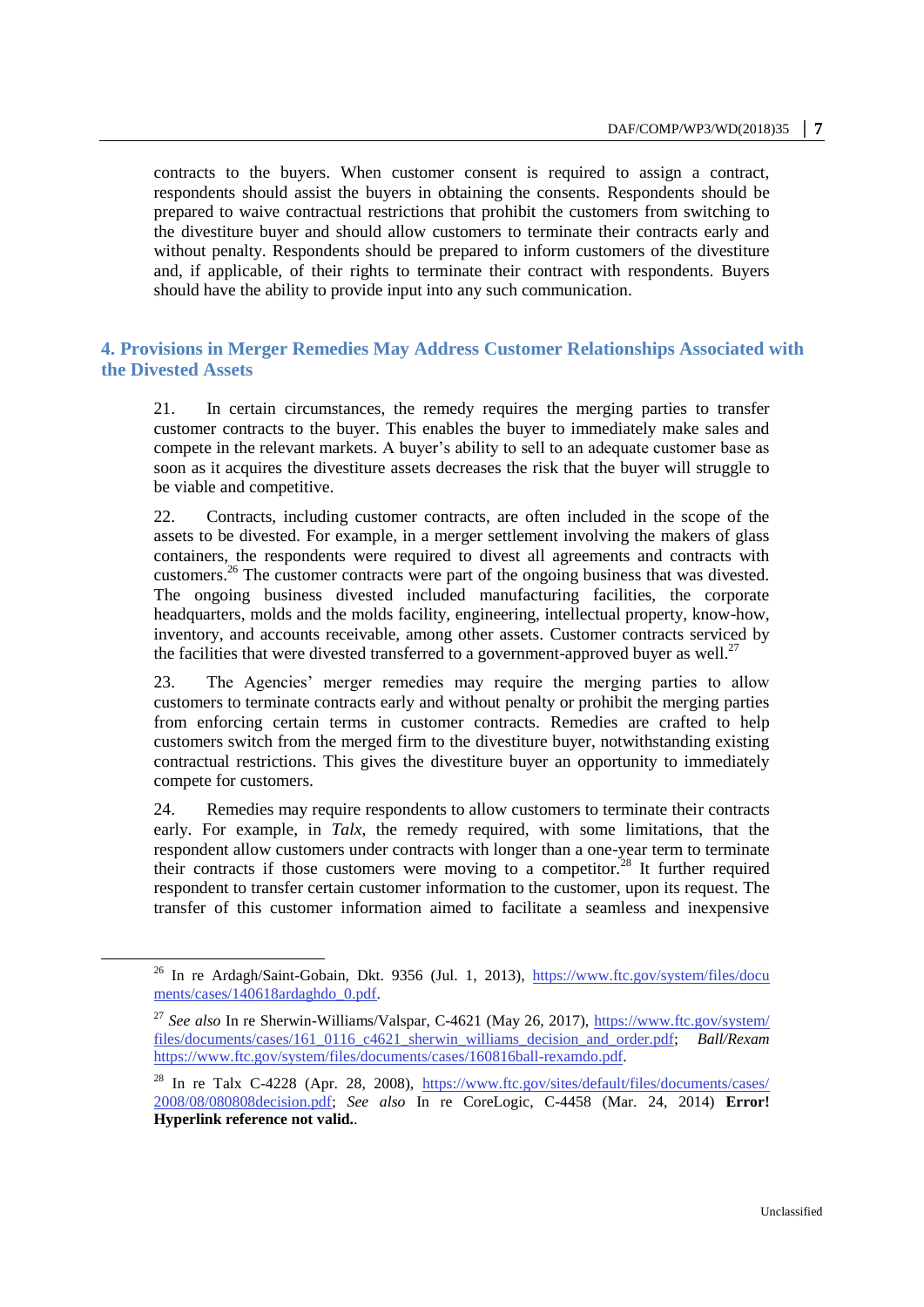#### **8 │** DAF/COMP/WP3/WD(2018)35

transition to another competitor. In addition, the remedy required the respondent to give certain long-term customers notice of their rights.

25. In one consummated transaction, the remedy required the respondent to transfer customer contracts along with the divestiture of the ongoing business.<sup>29</sup> In addition, certain customers who entered into contracts with respondent after the illegal acquisition were able to terminate their contracts early. In another consummated transaction, the respondent was barred from imposing exclusivity on its distributors, thereby enabling them to carry or service competing products. $30$ 

26. The Agencies' merger remedies also take into account unique businesses or customer situations to facilitate entry and support the divestiture buyer. There may be situations where the post-merger entity will be prohibited from soliciting customers of the divestiture buyer for some period of time. For example, in *Service Corporation International*, the Commission entered into an Order that, among other things, prohibited Respondent from soliciting or inducing any consumer to terminate a pre-need contract<sup>31</sup> for funeral or cemetery services that was divested to the buyer.<sup>32</sup> In addition, the Order required Respondent to assist the buyer in the fulfilment of any pre-need contract.<sup>33</sup>

27. In *U.S. v. Bazaarvoice, Inc.*, the Department challenged a consummated merger in the market for ratings and reviews platforms. After trial and a finding that the merger violated Section 7 of the Clayton Act, Bazaarvoice was ordered to divest the PowerReviews business it had unlawfully acquired in 2012. To ensure that the acquirer would be a viable, ongoing business able to compete effectively in a seamless transition of assets, Bazaarvoice was also required to license certain services and to provide transition services. To ensure that the acquirer had an opportunity to effectively solicit Bazaarvoice's customers, Bazaarvoice was required to waive breach of contract claims against customers that switched to the acquirer for a limited period of time; the acquirer received a list of all customers that either renewed their contracts or became new customers after the merger. The Order also prohibited Bazaarvoice from soliciting any customers transferred as part of the divestiture for a six-month period, "to allow the acquirer time to develop plans to retain its customers without interference from Bazaarvoice."<sup>34</sup>

<sup>&</sup>lt;sup>29</sup> In re Polypore, Dkt. 9327 (Commission Order Dec. 13, 2010), https://www.ftc.gov/sites/default/ [files/documents/cases/2010/12/101213polyporeorder.pdf.](https://www.ftc.gov/sites/default/%20files/documents/cases/2010/12/101213polyporeorder.pdf)

<sup>30</sup> In re Graco, C-4399 (Apr. 18, 2013), [https://www.ftc.gov/sites/default/files/documents/cases/](https://www.ftc.gov/sites/default/files/documents/cases/%202013/04/130418gracodo.pdf)  [2013/04/130418gracodo.pdf.](https://www.ftc.gov/sites/default/files/documents/cases/%202013/04/130418gracodo.pdf)

<sup>&</sup>lt;sup>31</sup> "Pre-Need Contract" was defined as, "any type of contract or other agreement entered into by a person for the purchase of Funeral Services or Cemetery Services at a future time, regardless of whether such agreement is revocable or how payment for such services is arranged." In re SCI/Stewart Enterprises, Inc., C-4423 (Dec. 23, 2013), ¶ I.AA, [https://www.ftc.gov/system/files/](https://www.ftc.gov/system/files/%20documents/cases/140506scido.pdf)  [documents/cases/140506scido.pdf](https://www.ftc.gov/system/files/%20documents/cases/140506scido.pdf) .

<sup>&</sup>lt;sup>32</sup> "Respondents shall not, directly or indirectly, solicit, induce, or attempt to solicit or induce a consumer who has a Pre-Need Contract (included in the Divestiture Assets) to terminate such contract and enter into a Pre-Need Contract with Respondents." Id. ¶ II.I, [https://www.ftc.gov/](https://www.ftc.gov/%20system/files/documents/cases/140506scido.pdf)  [system/files/documents/cases/140506scido.pdf.](https://www.ftc.gov/%20system/files/documents/cases/140506scido.pdf)

<sup>33</sup> Id., ¶ II.G, [https://www.ftc.gov/system/files/documents/cases/140506scido.pdf.](https://www.ftc.gov/system/files/documents/cases/140506scido.pdf)

<sup>34</sup> *U.S. v. Bazaarvoice, Inc.,* Competitive Impact Statement, at 11.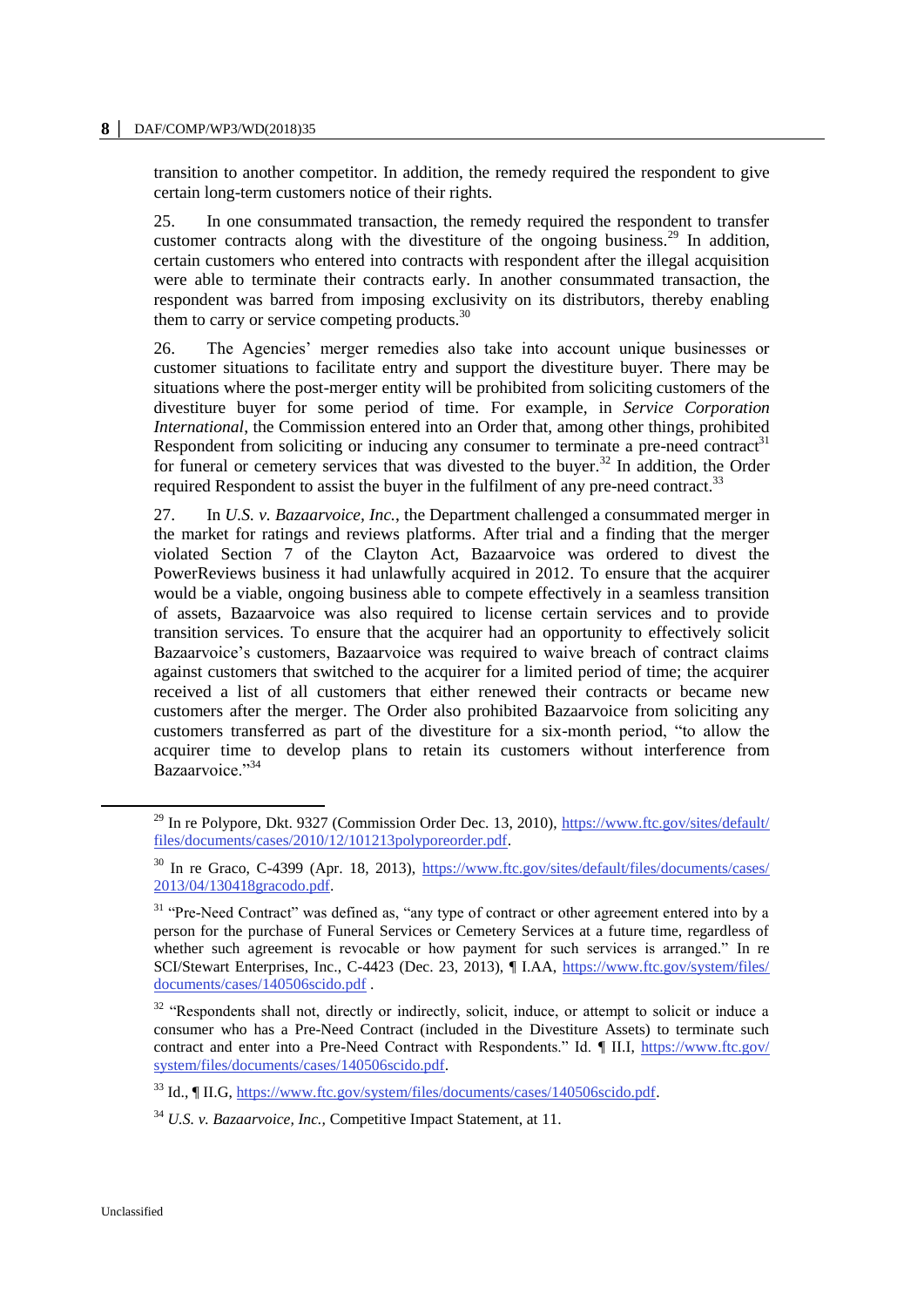28. Another group of merger cases where divestitures often include customer accounts, information, and supporting assets are mergers involving retail banking and other consumer loan products. For example, in *U.S. v. Springleaf Holdings Inc*., a merger involving the two largest providers of personal instalment loans to subprime borrowers in the United States, the settlement required a divestiture of 127 branches, including "all active loans originated or serviced at those branches, including all historical performance information (including account level payment histories) and all customers' credit scores and other credit metrics with respect to loans that are active, closed, paid-off, or defaulted that have been originated or serviced at the Divestiture Branches at any point since January 1, 2010." $35$  The Competitive Impact Statement filed by the Department added that "the historical performance information will allow a lender to gain an understanding of local market conditions and to perform risk analytics essential to making personal instalment loans to subprime borrowers."

# **5. Customer-Facing Remedies in Non-merger Cases**

 $\overline{a}$ 

29. Non-merger remedies may address demand-side factors in order to promote competition that is free of anticompetitive restraints or conduct. In non-merger cases, agency remedies seek to enjoin the law violators from continuing to engage in anticompetitive conduct that reduces consumer choice and/or increases the price of a good or service. In these circumstances, remedies are tailored to mitigate the harm that arises from the illegal conduct and prevent its recurrence.

30. Non-merger remedies may require conduct that mitigates the competitive harm and provides consumers with benefits that the illegal conduct denied to them. For example, in *Detroit Auto Dealers Association, Inc.*, the Commission alleged that the Detroit Auto Dealers Association and a large number of its member automobile dealers violated federal antitrust laws by illegally conspiring to limit competition in the sale of new cars in the Detroit area. The anticompetitive conduct included an alleged agreement among auto dealers to close dealerships on most weeknights and eliminate Saturday hours completely. The Order lifted restrictions on dealership hours and required dealers to maintain weekend hours so that customers of respondents (e.g., car buyers) had more of an opportunity to shop. $36$ 

31. In addition, non-merger remedies may expand the breadth of information available to consumers. For example, in *Realcomp*, an association of real estate brokers refused to transmit real estate listings from non-traditional discount brokers to its own and other publicly available websites, and excluded such listings from the default searches within its database. The Commission concluded that these practices restricted consumer access to information, and thus harmed competition. The remedy barred Realcomp from

<sup>35</sup> *U.S. v. Springleaf Holdings Inc*., Competitive Impact Statement, [https://www.justice.gov/opa/](https://www.justice.gov/opa/%20file/793141/download)  [file/793141/download,](https://www.justice.gov/opa/%20file/793141/download) at 10.

<sup>36</sup> *See* In re Detroit Automobile Dealers Ass'n, Inc. ,Dkt. 9189 Proposed Consent Agreement With Analysis to Aid Public Comment, 59 Fed. Reg. 6263 (Feb. 10, 1994); Final Order, 5 Trade Reg. Rep. (CCH) ¶ 23,532 (Apr. 24, 1994); Proposed Consent Agreement With Analysis to Aid Public Comment, 59 Fed. Reg. 23861 (May 9, 1994); Final Order, 5 Trade Reg. Rep. (CCH) ¶ 23,587 (July 20, 1994). *See also* https://www.ftc.gov/enforcement/cases-proceedings/detroit-auto-dealersassociation-inc.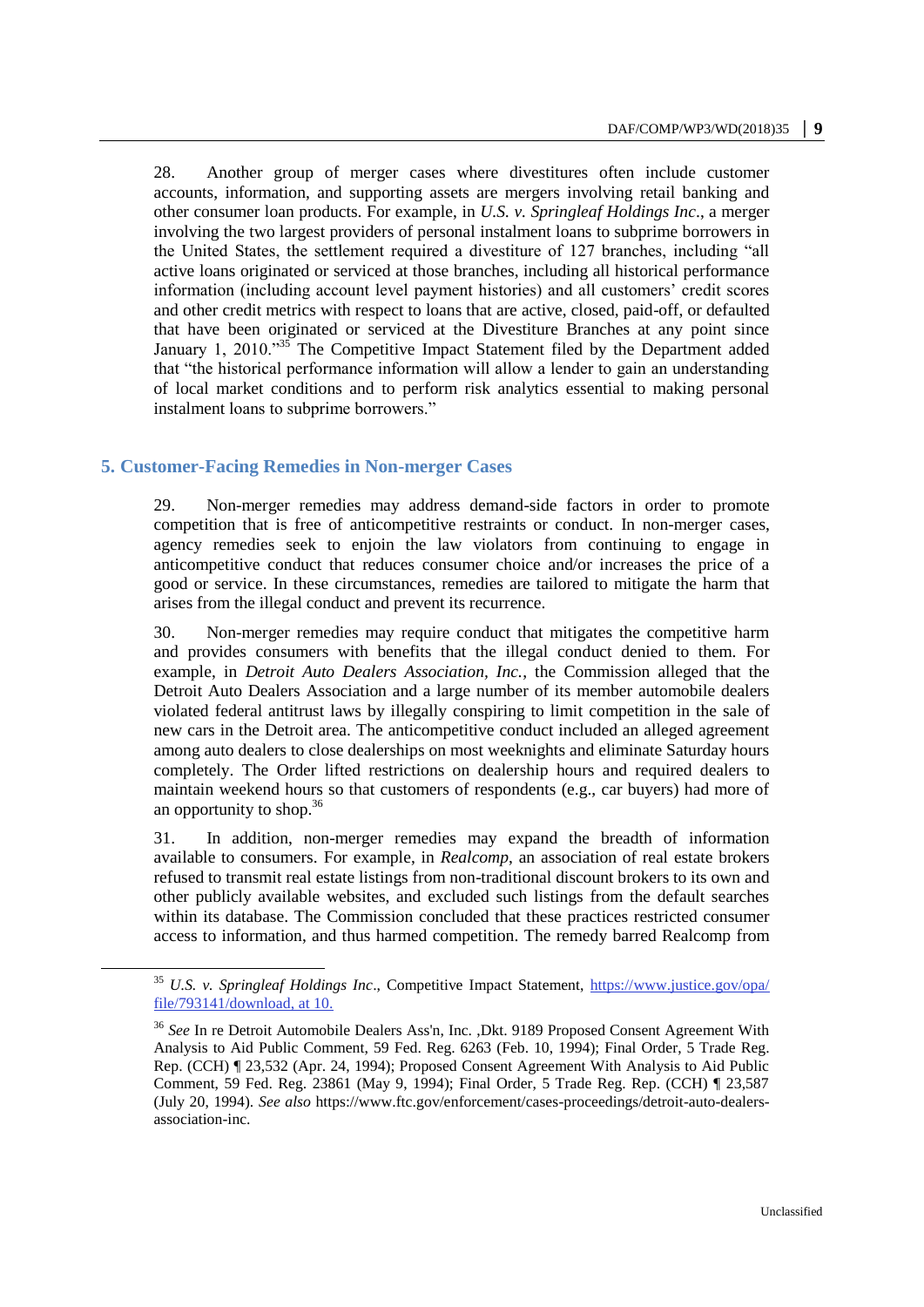interfering with the ability of any of its broker members to enter into non-traditional listings, and removed barriers for the transmittal of that information to consumers.<sup>37</sup>

32. Similarly, *in U.S. v. National Association of Realtors*, <sup>38</sup> the Department sued to prohibit policies of the National Association of Realtors (NAR) that obstructed brokers using innovative Internet-based tools from offering better services and lower costs to consumers. Under a settlement adopted by the court, NAR agreed to abandon rules that allow NAR-affiliated brokers to withhold their property listings from brokers operating "Virtual Office Websites" (VOWs). NAR also agreed that brokers using VOWs could compete against incumbent real estate brokers including by educating consumers, making referrals, and conducting brokerage services. The result of the settlement was to open up new and innovative services for consumers in U.S. real estate markets.

33. Non-merger remedies may also remove barriers to customer switching. In *American Guild of Organists* (AGO), staff's investigation revealed that the AGO had guidelines in place that limited consumers from choosing an organist other than the incumbent organist for a service at a place of worship. The AGO also issued compensation schedules that required a consumer wishing to use a different organist to pay both the incumbent and the consumer's chosen musician. The Commission alleged that the AGO code of ethics restricted its members from competing for opportunities to perform. The Order prevented AGO from adopting and circulating any policy or guidelines that would limit a consumer's choice when selecting an organist, including guidelines that prevented a consumer from selecting an organist other than an incumbent organist.<sup>39</sup>

34. Non-merger remedies also may address harm caused to consumers by requiring violators to notify consumers of competitive options in order to reset competitive dynamics.<sup>40</sup> For example, in *Professional Skaters Association, Inc*.*,* the membership rules of a trade association of ice skating coaches prevented members from soliciting students that were already training with another member. In addition to the non-solicitation provisions, the association prevented direct, indirect, third-party, and social media contacts with skaters and parents. The Commission's Order prevents the association from interfering with the solicitation of teaching work and requires the association for three years to publish news about the Commission settlement in two leading skating magazines,

 $37$  In re RealComp II Ltd., Dkt. 9320 (Commission Order Nov. 2, 2009); *upheld* 635 F.3d 815 (6<sup>th</sup>) Cir. 2011); *cert. denied* 132 S.Ct. 400 (2011), https://www.ftc.gov/enforcement/casesproceedings/061-0088/realcomp-ii-ltd-matter

<sup>&</sup>lt;sup>38</sup> See case filings at [https://www.justice.gov/atr/case/us-v-national-association-realtors.](https://www.justice.gov/atr/case/us-v-national-association-realtors)

 $^{39}$  In re American Guild of Organists, C-4617 (Mar. 31, 2017) https://www.ftc.gov/enforcement/cases-proceedings/151-0159/american-guild-organists. *See also*  In re Music Teachers National Association, Inc., C-4448 (Dec. 16, 2013) [\(https://www.ftc.gov/](https://www.ftc.gov/%20enforcement/cases-proceedings/131-0118/music-teachers-national-association-inc-matter)  [enforcement/cases-proceedings/131-0118/music-teachers-national-association-inc-matter\)](https://www.ftc.gov/%20enforcement/cases-proceedings/131-0118/music-teachers-national-association-inc-matter).

<sup>40</sup> American Guild of Organists, https://www.ftc.gov/enforcement/cases-proceedings/151- 0159/american-guild-organists; Music Teachers National Association, Inc., https://www.ftc.gov/enforcement/cases-proceedings/131-0118/music-teachers-nationalassociation-inc-matter; Professional Skaters Association, Inc., [https://www.ftc.gov/enforcement/](https://www.ftc.gov/enforcement/%20cases-proceedings/131-0168/professional-skaters-association-inc-matter)  [cases-proceedings/131-0168/professional-skaters-association-inc-matter.](https://www.ftc.gov/enforcement/%20cases-proceedings/131-0168/professional-skaters-association-inc-matter)